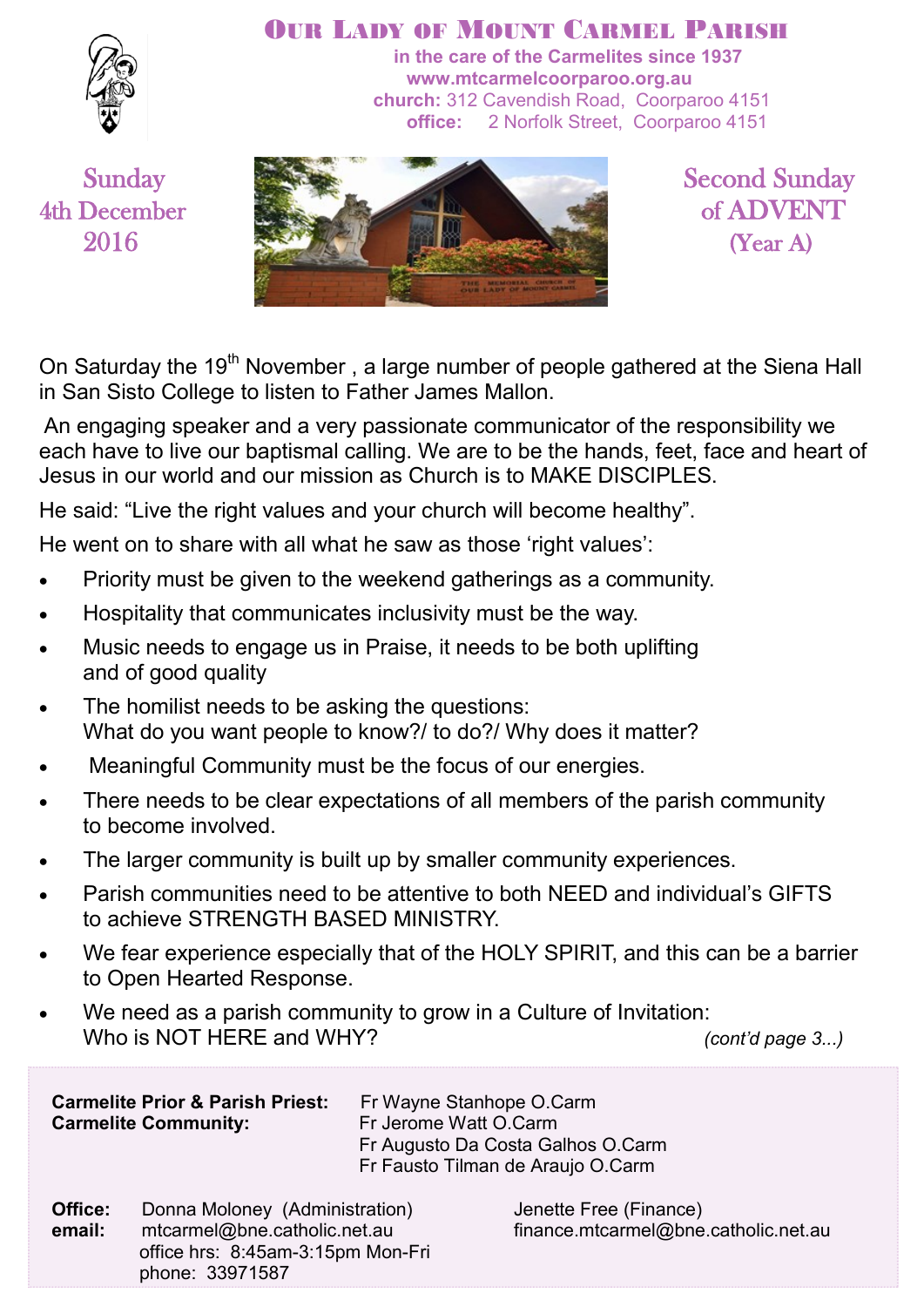# PARISH MASS TIMES

 Weekends Saturday Vigil: 6pm Sunday: 8.30am & 5.30pm

Weekdays: Monday to Saturday 9am

*A Mass of Anointing is held on the first Wednesday of every month at 10am followed by morning tea.*

# **Reconciliation:**

Saturdays 9.30am – 10am

Rosary: Mondays – after 9am Mass

**Next Sunday's Readings** 11th Decemb**er 3rd Sunday of Advent**  Is 35:1-6,10; James 5:7-10;

\_\_\_\_\_\_\_\_\_\_\_\_\_\_\_\_\_\_\_\_\_\_\_\_\_\_\_\_\_\_\_\_\_\_\_\_

Mt 11:2-11



# Christmas **Mass** Times

Mass of Reconciliation Wednesday 14th December 7.30pm

## Christmas Eve

Saturday 24th December 6pm (Children's Mass) & 8.30pm

## Christmas Day

Sunday 25th December 7am & 9am

Christmas Carols will be sung half an hour prior to the commencement of each Mass.



Lord Jesus,

Master of both the light and the darkness, Send your Holy Spirit upon our preparation for Christmas.

We who have so much to do Seek quiet spaces to hear your voice each day. We who are anxious over many things Look forward to your coming among us. We who are blessed in so many ways long for The complete joy of your Kingdom. We whose hearts are heavy Seek the joy of your presence. We are your people, Walking in darkness yet seeking the light. To you we say "Come, Lord Jesus". Amen



There will be an **Anointing Mass** this Wed. 7 Dec. at 10am followed by morning tea. ...*please bring a plate*

*(There will be no 9am Mass on this day)*

*\_\_\_\_\_\_\_\_\_\_\_\_\_\_\_\_\_\_\_\_\_*

#### **Stewardship**

Do you bear good fruit for Christ? Or, do you spend your time, talent and treasure constantly acquiring more toys, clutter and junk? Our time, our talent and our treasure are gifts that God has given us. What we do with them is our gift back to God. What gifts are you planning to give to the Lord during this upcoming Christmas season?

*Henry Nouwen*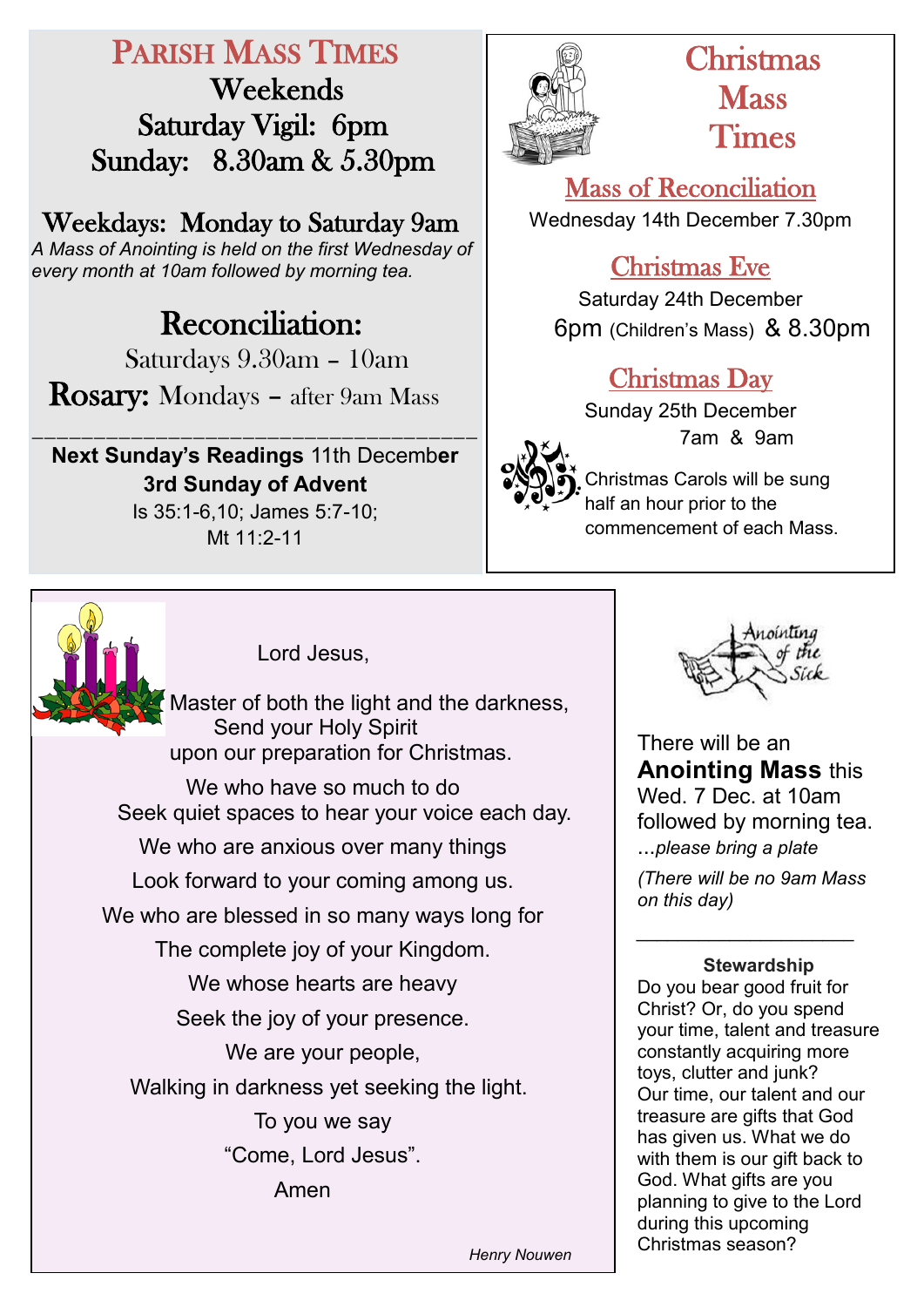#### *(Reflection Cont'd)*

Advent gives us time to PAUSE and REFLECT: What are we doing Right? Where do we need to Change? What conversations do we need to be having?

It is in the encounter of the unconditional love of God in a life changing way that New Life begins to take place.

What better time to recognise the free gift of God's love in these days of Advent leading to the celebration of the birth of Jesus.

A Love not earned nor deserved but simply Given.

May we all find ways to BE AFLAME with such a great Gift and be DARING in our Living of it!

A starting point could well be to begin the Conversation with fellow faith travellers over this holiday period!

*Fr Wayne*



## T**he Carmel Cellars Christmas party**

will be held on Thursday, 15 Dec. at 6:00PM under the sails outside the Community Room.

Please bring a plate & bottle of wine to share. Contact Ron on 0418 876 251

\_\_\_\_\_\_\_\_\_\_\_\_\_\_\_\_\_\_\_\_\_\_\_\_\_\_\_\_\_\_\_



## Christmas Choir

If you would like to join the choir for the **8.30pm Mass** on **Christmas Eve**,

please email your interest to John Clarke at [jck@lhc.qld.edu.au.](mailto:jck@lhc.qld.edu.au) There will be a rehearsal at 7pm on Thursday 22 December.

 $\sim$  , and the set of the set of the set of the set of the set of the set of the set of the set of the set of the set of the set of the set of the set of the set of the set of the set of the set of the set of the set of t



Now available in the St Vincent de Paul stall **Christmas Cards— \$3 for a pack of 8 2017 Columban Calendars - \$9.00**



**Mt Carmel Seniors Social Club Christmas Party**

When: **Wednesday 14th Dec 2016** Where: **Carina Leagues Club** *Time: 11.30 am for 12 noon Cost: \$30 (payable on the day)*

*For bookings please call:- Bernie: 3394 1465 / 0409 954 667 or Paddy: 3343 9424* 

The **Friends of Zumalai** wish to thank all who supported the Christmas cake stall last weekend, a total of **\$3144.60** was raised. The following people were lucky winners of the Raffle:

Ist Prize: Moira Stuart 2nd prize: Rita Hunter 3rd prize: E. Henley 4th prize: Patricia McGregor. Congratulations to all.



**St Vincent de Paul** meet this Monday evening at 7:30pm in the CCR.

\_\_\_\_\_\_\_\_\_\_\_\_\_\_\_\_\_\_\_\_\_\_\_\_\_\_\_\_\_\_\_